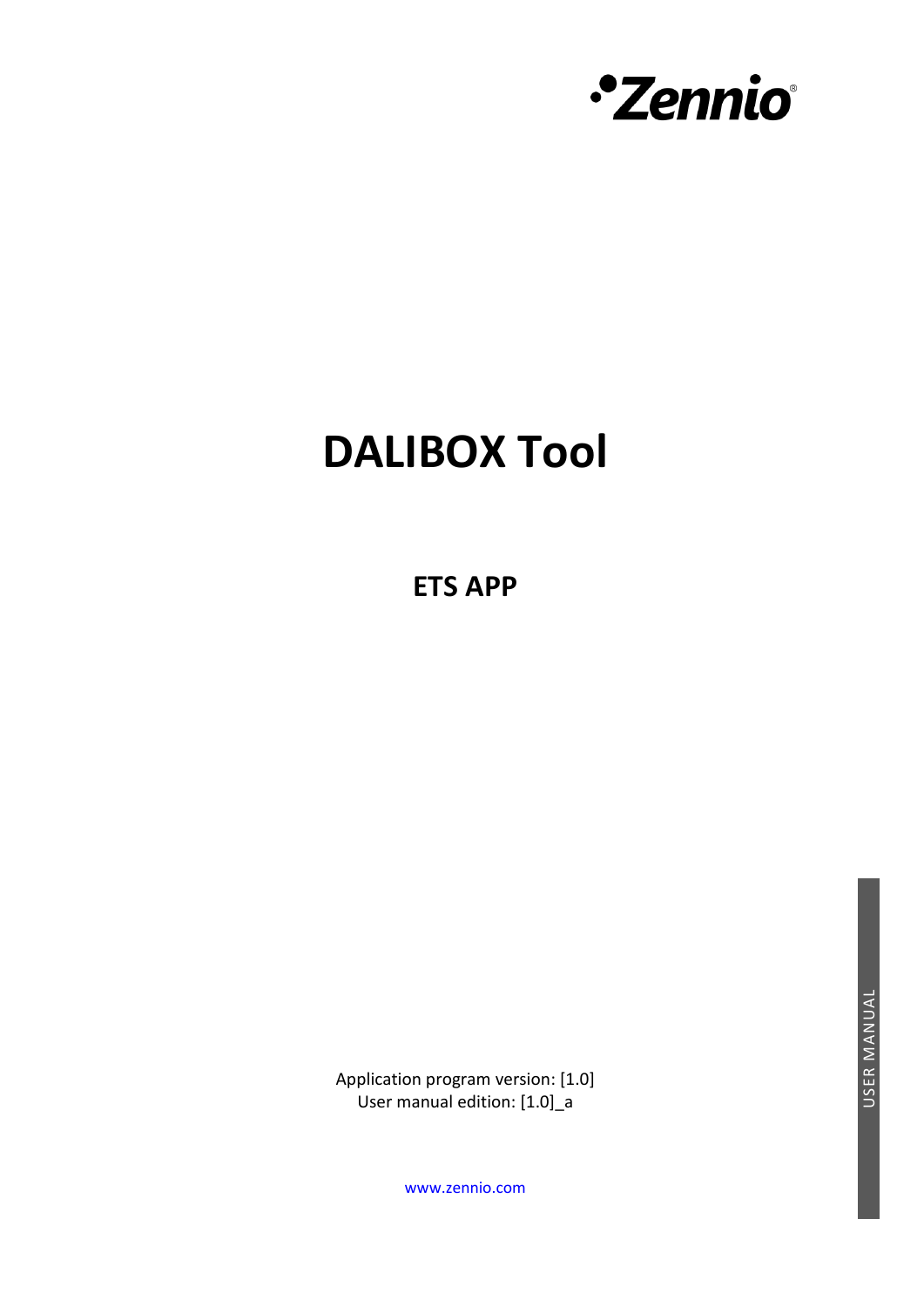## <span id="page-1-0"></span>**CONTENTS**

| 3.3 |  |
|-----|--|
| 3.4 |  |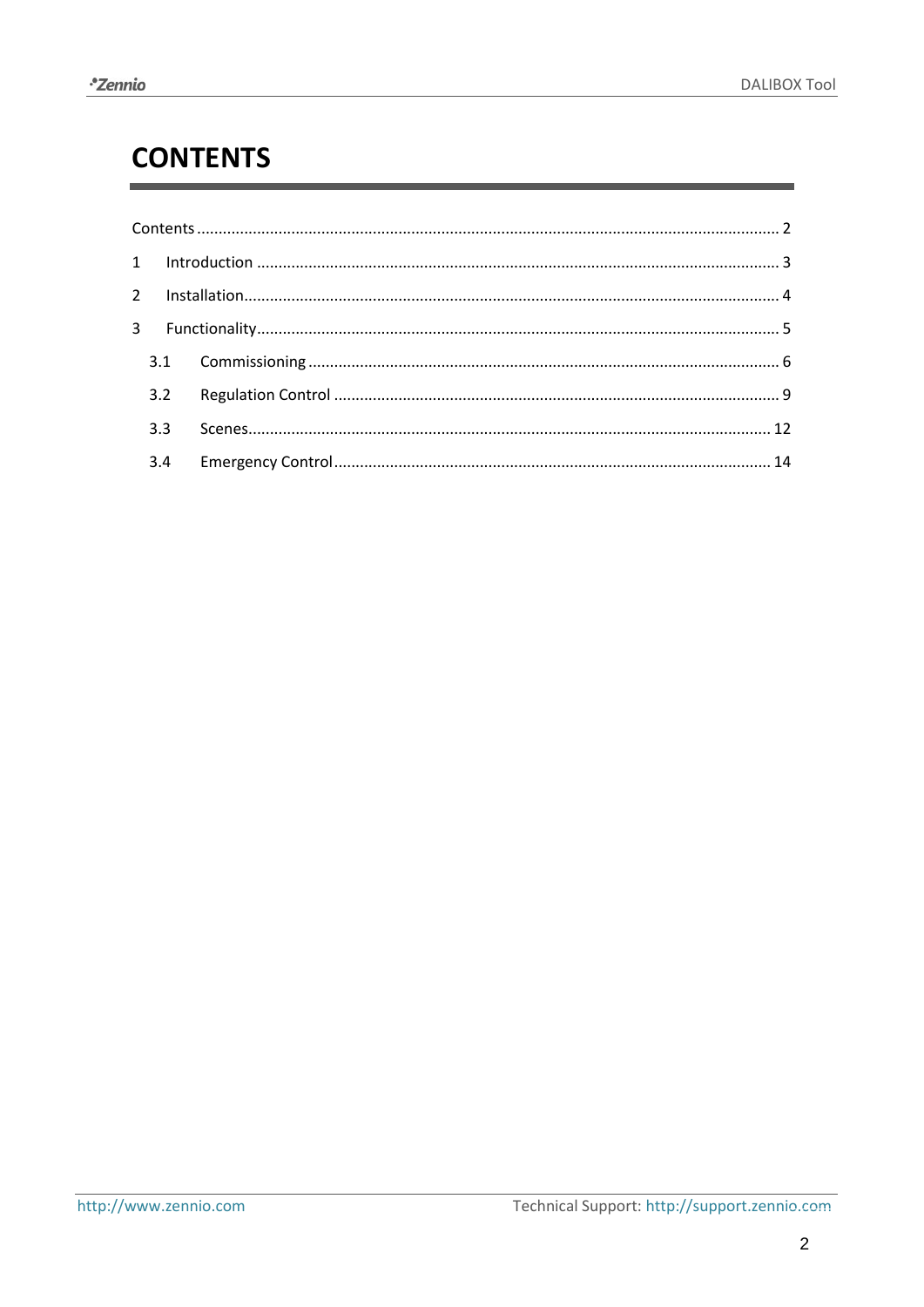## <span id="page-2-0"></span>**1 INTRODUCTION**

**DALIBOX Tool** is an ETS application which offers an advanced system to set a DALI installation managed for a **DALIBOX Interface v2.**

Its main features are:

- Ballast commissioning for a DALI line.
- Assigning and exchanging addresses on detected ballasts.
- Group assignment (both DALI type and individual).
- Importing the current device configuration.
- Reset the line to make a new configuration.
- Enabling/Disabling ECG automatic detection.
- Dimming control.
- Execution and saving scenes.
- Execution and display of results for emergency ballasts.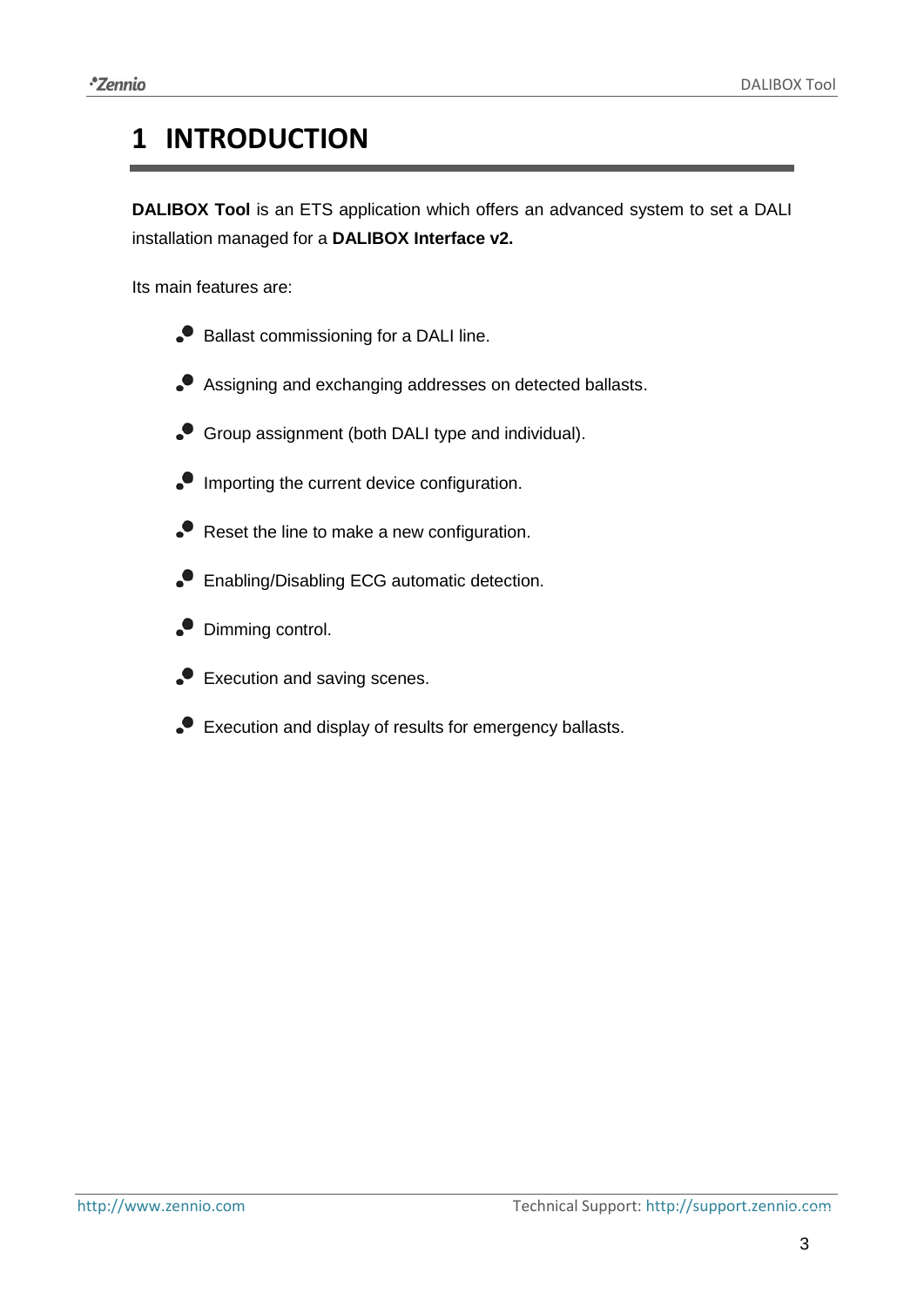## <span id="page-3-0"></span>**2 INSTALLATION**

The installer file can be obtained for free at my.knx.org, in the Shop, in the *ETS Apps* section, *All ETS Apps*.

After the purchase process, the download file will be available in the **My Account** area, in the **Products** section.

Next step is to install the application in ETS:

1. In the ETS main window, at the right bottom, select the "Apps" checkbox. A pop-up similar to the following will appear:

| Apps | 十さ                                |                               |                   | 0 active / 9 installed |
|------|-----------------------------------|-------------------------------|-------------------|------------------------|
|      | <b>Install App</b>                | Vendor                        | Version           | License                |
|      | Compatibility Mode App            | KNX Association 5.7.743.36956 |                   | G                      |
|      | <sup>1</sup> h Device Compare     | KNX Association 5.7.743.36956 |                   | Θ                      |
|      | Device Templates                  | KNX Association 5.7.743.36956 |                   | Θ                      |
|      | <b>b</b> EIBlib/IP                | KNX Association 5.7.743.36956 |                   | Θ                      |
|      | E Extended Copy                   | KNX Association 5774336956    |                   | Θ                      |
|      | Labels                            | KNX Association 5774336956    |                   | Θ                      |
| l≔l  | Project Tracing                   | KNX Association 5.7.743.36956 |                   | Θ                      |
|      | Replace Device                    | KNX Association 5.7.743.36956 |                   | Θ                      |
|      | Split and Merge                   | KNX Association 5.7.743.36956 |                   | Α                      |
|      | ETS Version ETS 5.7.2 (Build 743) |                               | License ETS5 Lite | Apps 0 active          |

**Figure 1**. Installation

2. Click on the button: **+** ("Install App") and select the file "**DALIBOX** *Tool.etsapp*".

Once the application is installed, it will appear in the list of applications as shown in [Figure 2,](#page-3-1) and will be available in the **Apps** tab of the toolbar of any project.

<span id="page-3-1"></span>

**Figure 2**. Complete installation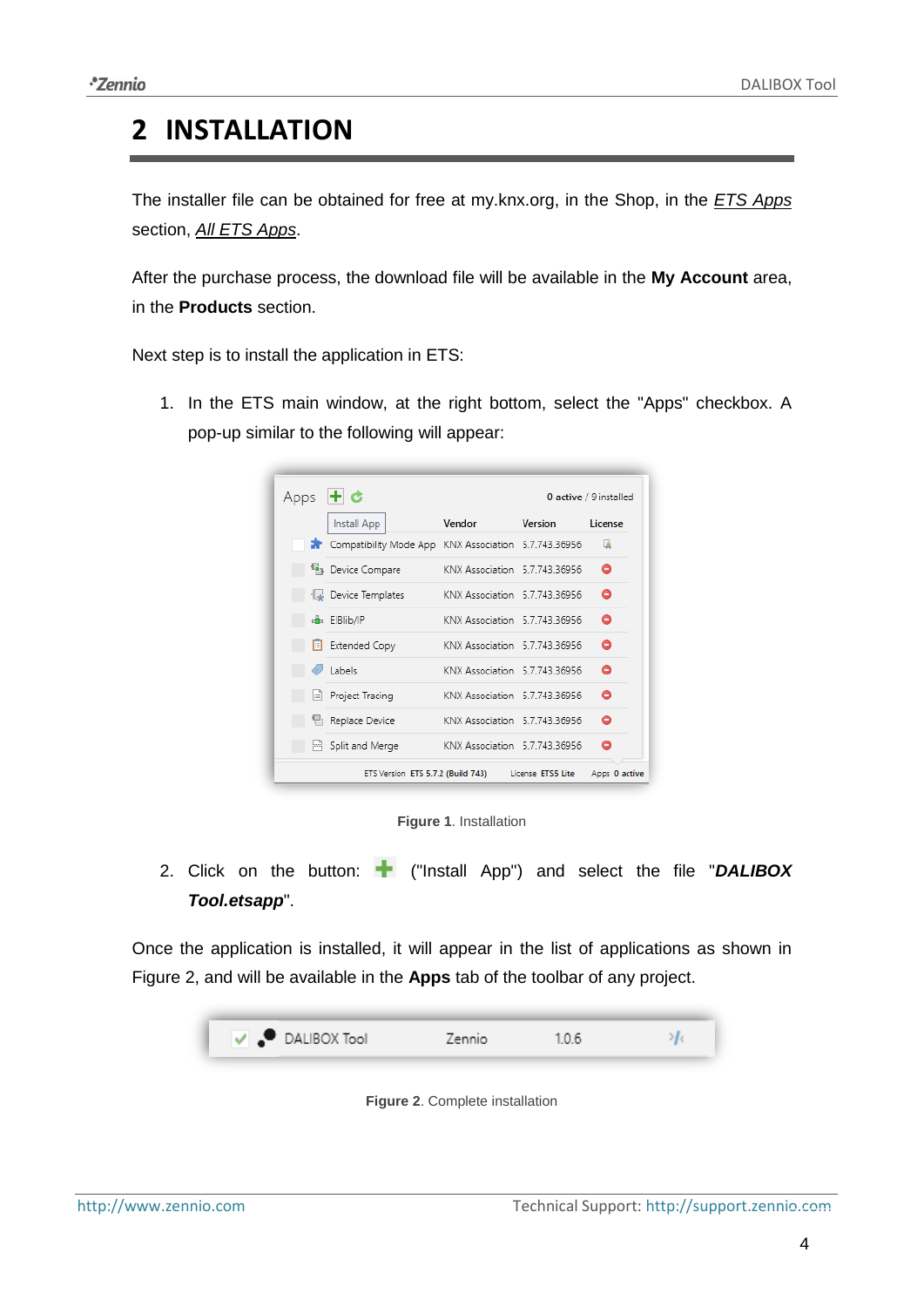## <span id="page-4-0"></span>**3 FUNCTIONALITY**

Once the application is installed, it is accessed from an additional tab called DCA. This tab appears when DALIBOX Interface  $v2$  device is selected: **Device**  $\rightarrow$  **DALIBOX** Interface  $v2 \rightarrow DCA$ .

| Devices<br>$\blacktriangledown$<br><b>Dynamic Folders</b> | 1.0.245 DALIBOX Interface v2 > GENERAL |                                      |                                          |  |
|-----------------------------------------------------------|----------------------------------------|--------------------------------------|------------------------------------------|--|
| 1.0.245 DALIBOX Interface v2                              | <b>GENERAL</b>                         | <b>DIMMING TIMES</b>                 |                                          |  |
|                                                           | <b>ENABLE ECGS</b>                     | <b>Dimming Time 1</b>                | ÷<br>-5                                  |  |
|                                                           |                                        |                                      | $\circ$ s $\circ$ min                    |  |
|                                                           | <b>ENABLE GROUPS</b>                   | <b>Dimming Time 2</b>                | $\hat{\div}$<br>10 <sub>10</sub>         |  |
|                                                           |                                        |                                      | $\circ$ s $\circ$ min                    |  |
|                                                           |                                        | Dimming Time 3                       | $\hat{\div}$<br>15                       |  |
|                                                           |                                        |                                      | $\circledcirc$ s $\circlearrowright$ min |  |
|                                                           |                                        | <b>Dimming Time Objects</b>          |                                          |  |
|                                                           |                                        | <b>INDEPENDENT FUNCTIONS</b>         |                                          |  |
|                                                           |                                        | Scenes                               |                                          |  |
|                                                           |                                        | Sequences                            |                                          |  |
|                                                           |                                        | Standby                              |                                          |  |
|                                                           |                                        | <b>GENERAL FUNCTIONS</b>             |                                          |  |
|                                                           |                                        | Dimming Value During KNX Bus Failure | No Change                                |  |
|                                                           |                                        | <b>Error Objects</b>                 |                                          |  |
|                                                           | <b>Group Objects</b><br>Parameters     | <b>DCA</b>                           |                                          |  |

**Figure 3**. Project >> Device >> DALIBOX Interface v2 >> DCA Access

When clicking on **DCA** tab, the **DALIBOX Tool** application opens:

|                           |                   | Commissioning   Regulation Control   Emergency Control |      |                  |      |               |
|---------------------------|-------------------|--------------------------------------------------------|------|------------------|------|---------------|
|                           | Get Configuration | Commit                                                 |      | <b>Reset All</b> |      |               |
| $\triangleright$ No group |                   | <b>Individual Adress</b>                               | Name | Group            | Name | <b>Status</b> |
|                           |                   |                                                        |      |                  |      |               |
|                           |                   |                                                        |      |                  |      |               |
|                           |                   |                                                        |      |                  |      |               |
|                           |                   |                                                        |      |                  |      |               |



Since the DCA offers a great deal of functionality, for ease of understanding, it is divided into 4 main groups explained in the following sections.

**Note:** *if in any of the process, the communication of the DCA with the DALIBOX Interface v2 device cannot take place (device non-connected, there is a bus failure, …), a pop-up will be displayed which indicates that the selected device could not be detected.*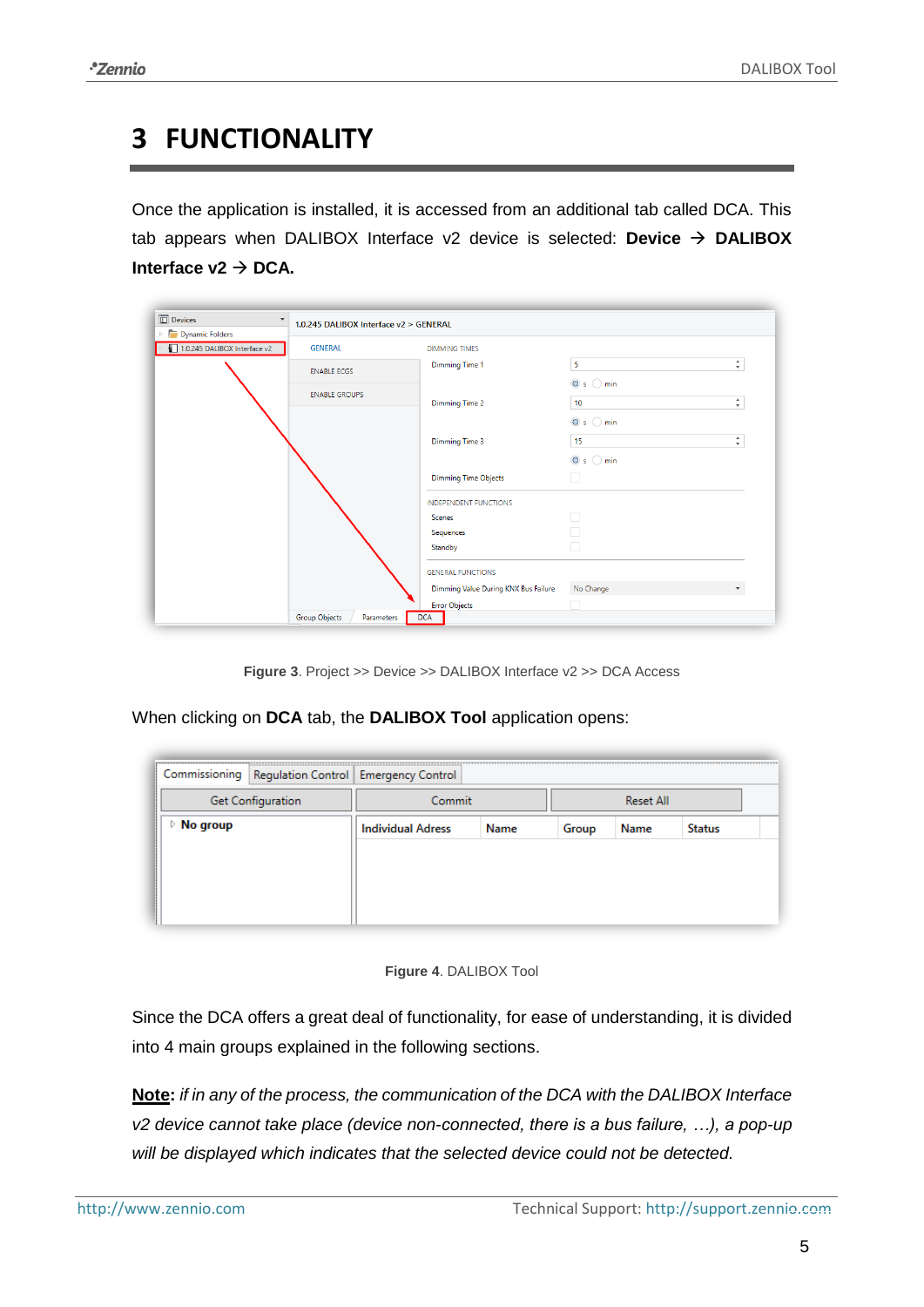#### <span id="page-5-0"></span>**3.1 COMMISSIONING**

This tab enables the complete configuration of the DALI line of the device, including the detection of the ballasts included in line, as well as the assignment of individual and group addresses for each detected ballast.

When this tab is open, the ballasts and the groups of each one will be displayed.

| <b>Get Configuration</b>                                                      |          |                           | Commit              |                |  | <b>Reset All</b>              |                       | <b>Disable ECG Detection</b> | $\bf(1)$ |  |
|-------------------------------------------------------------------------------|----------|---------------------------|---------------------|----------------|--|-------------------------------|-----------------------|------------------------------|----------|--|
| ▷ No group                                                                    |          | <b>Individual Address</b> | Name                | Group          |  | Name                          | <b>Status</b>         |                              |          |  |
| 4 [1] Group 1<br>[1] Normal_1<br>[2] Normal_2<br>[3] Normal_3<br>[4] Normal_4 |          |                           | Normal_1            | $\overline{1}$ |  | $\sqrt{\phantom{a}}$ Group 1  | OK                    |                              |          |  |
|                                                                               |          | $\overline{c}$            | Normal <sub>2</sub> | $\blacksquare$ |  | $\sqrt{\phantom{a}}$ Group 1  | OK                    | ( ?                          |          |  |
|                                                                               |          | 3                         | Normal_3 1          |                |  | $\blacktriangledown$ Group 1  | OK                    |                              |          |  |
| 4 [2] Group 2<br>$[5]$ RGB                                                    |          | 4                         | Normal_4            | $\overline{1}$ |  | $\blacktriangledown$ Group 1  | OK                    |                              |          |  |
| 4 [3] Group 3                                                                 |          | 5                         | <b>RGB</b>          | $\overline{2}$ |  | $\blacktriangleright$ Group 2 | <b>Presence Error</b> |                              |          |  |
| [6] RGB_W<br>4 [4] Group 4                                                    |          | 6                         | RGB_W               | $\overline{3}$ |  | $\blacktriangleright$ Group 3 | OK                    |                              |          |  |
| [7] Temp_1                                                                    | $\bf(3)$ | 7                         | Temp_1              | $\overline{4}$ |  | $\blacktriangledown$ Group 4  | <b>Presence Error</b> |                              |          |  |
| [8] Temp_2                                                                    |          | 8                         | Temp_2              | $\overline{4}$ |  | $\blacktriangledown$ Group 4  | OK                    |                              |          |  |
|                                                                               |          |                           |                     |                |  |                               |                       |                              |          |  |
|                                                                               |          |                           |                     |                |  |                               |                       |                              |          |  |

**Figure 5.** Commissioning

The area marked with number  $\Omega$  displayed four buttons:

**Get Configuration:** gets the information regarding the connected ballasts and the groups with which it is associated. In order for the operation to be as desired, waiting for the initial ballast detection and commissioning time is necessary.

**Note:** *once the configuration of the ballasts is received, the relative ETS parameters will be updated: all the ballasts detected will be enabled in order to be configured later and the option overwriting groups assignment when downloading will be deactivated.*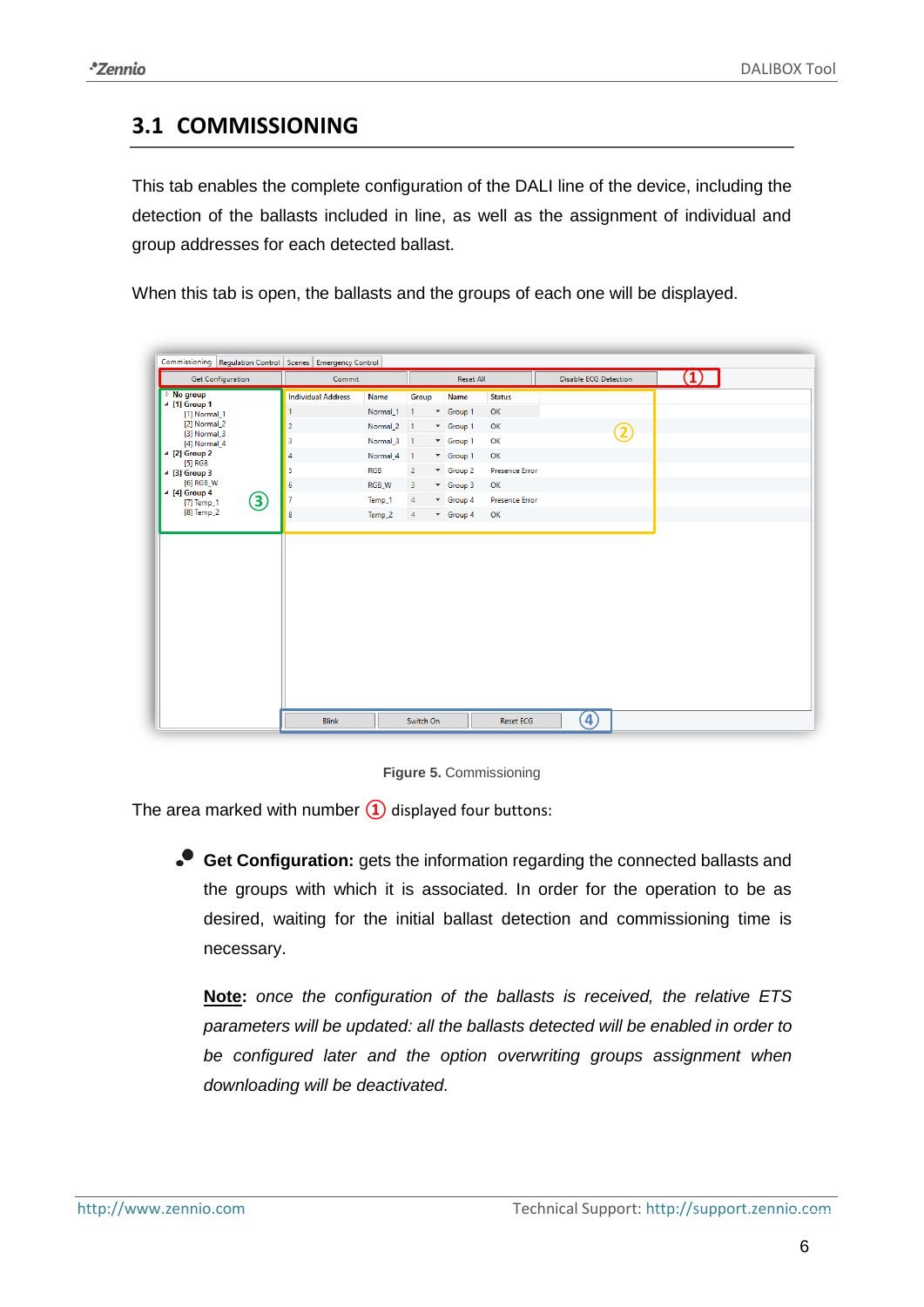- **Commit:** after completing the desired configuration (see explanation of zone **②**), the commit enables the new configuration of individual addresses and associated groups to be sent for application on the line.
- **Reset All:** carries out a resetting process of all the ballasts in the line. This action also removes all the ballasts displayed in the table.

After the reset, and once the new commissioning and individual address assignment time has elapsed, the new configuration must be received via the **Get Configuration** button.

**Note:** *after a reset, there will be one minute where DALIBOX Interface v2 does not send frames over the DALI bus, allowing the integrator to interact with the ballasts if desired. Because of this, error detection of other ballasts may be delayed by up to 2 minutes.*

**Disable/Enable ECG Detection:** disables or enables the ECG automatic detection.

**Note**: *as Reset is an action manage for the user, ECG Detection will be enabled the first detection cycle in order to monitor the reset ballasts. After the first loop, ECG Detection status will return to the previous*.

The area marked with the number **②** is the main area, when the needed information for commit is laid. The information is organized in the following columns:

- **Individual Address** [*1…64*] 1 **:** shows the individual address assigned to the ballast after being detected by DALIBOX Interface and received by the DCA. From the DCA, these addresses can be changed by entering a numerical value between 1 and 64. If the new address is occupied, a pop-up is displayed to confirm or reject the address exchange. After confirmation, the addresses will be automatically exchanged and downloaded from the DCA. If all sixty-four addresses are occupied, the **assignment will not be possible.**
- **Name:** shows the name assigned by parameter for each ballast, which can be renamed from the DCA. This change updates the parameterised text in the

<sup>-</sup><sup>1</sup> The default values of each parameter will be highlighted in blue in this document, as follows: [*default/rest of options*].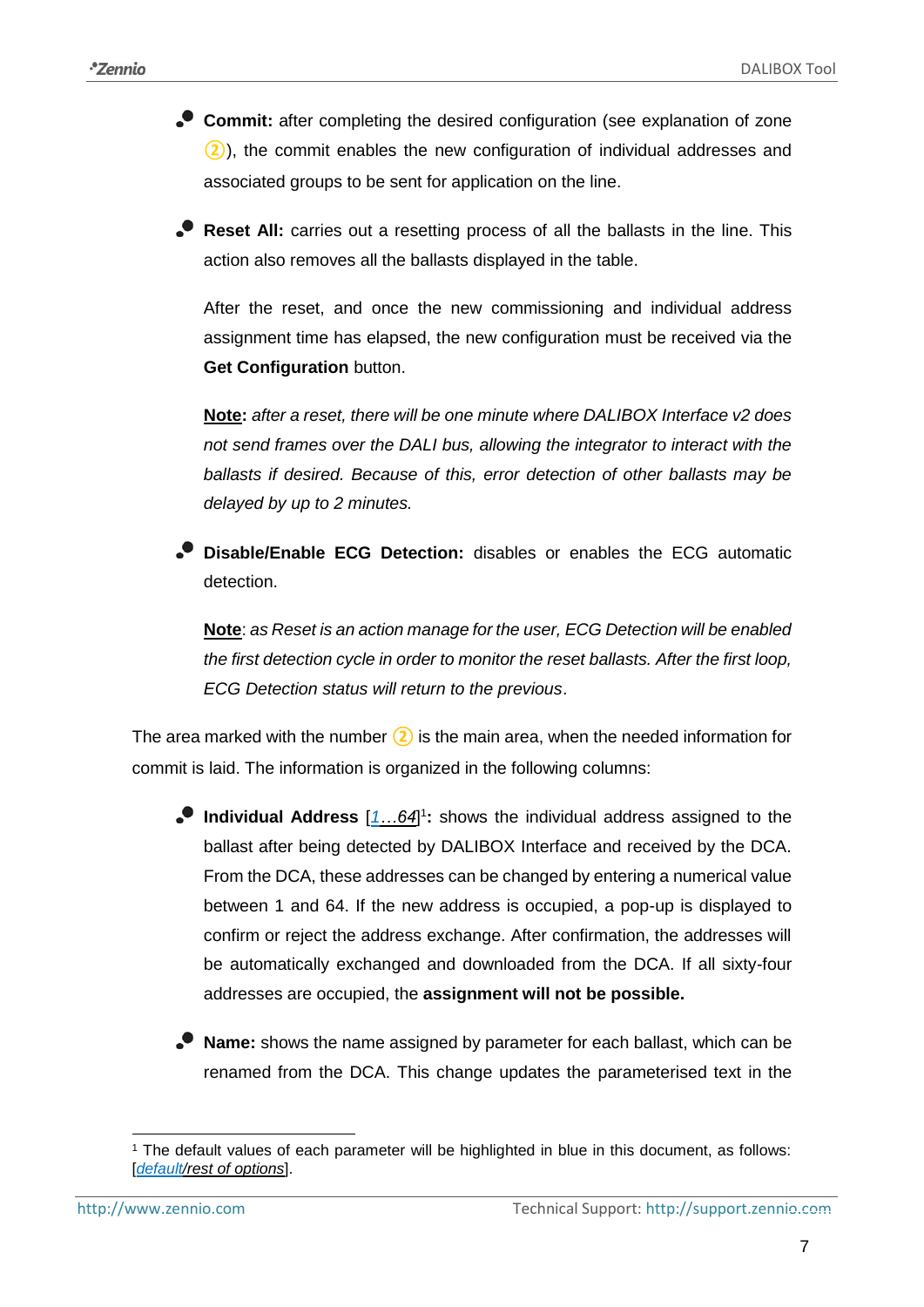application program, but, in order for it to be shown in the *Installation* sub-menu of the display, a new download will be necessary.

- **Group** [*- / 1…64*]**:** enables the group associated with the individual address to be changed using a drop-down menu showing the parameterised groups. The option "-" indicates that there is no group associated. In this case, the group name will show "No Group".
- **Name:** shows the name of the group associated with the ballast. As with the ballast name, this field can be modified, but requires a new download of the application program to be displayed on the device. Leaving the text empty will give the default name " $Group x$ " with "x" being the group number.
- **Status** [*Ok / Presence Error / Not Detected*]**:** shows the current status of the ballast. This is an information field with which you cannot interact:
	- $\triangleright$  "OK"  $\rightarrow$  The ballast works properly.
	- "Presence Error"  $\rightarrow$  The ballast has stopped responding.
	- $\triangleright$  "Not Detected"  $\rightarrow$  The ballast is parameterised in ETS but has not been detected on the line.

The zone marked with the number **③** shows the groups enabled by parameter with their corresponding name. Below each group, the list of associated ballasts can be displayed by clicking on the arrow next to the group. The group associated with a ballast can be changed by dragging the ballast in the drop-down list to the new associated group.

When one of the ballasts is selected, a series of buttons are enabled at the bottom of the DCA (area (4)) depending on the status of the ballast.



➢ **Blink / Stop Blink:** makes the selected ballast flash. If the ballast is blinking, the button name changes to Stop Blinking and pressing it will stop it.

You can only flash one ballast at a time. If there is one ballast flashing and another one is ordered to flash, the first one will stop its flashing and start the second one.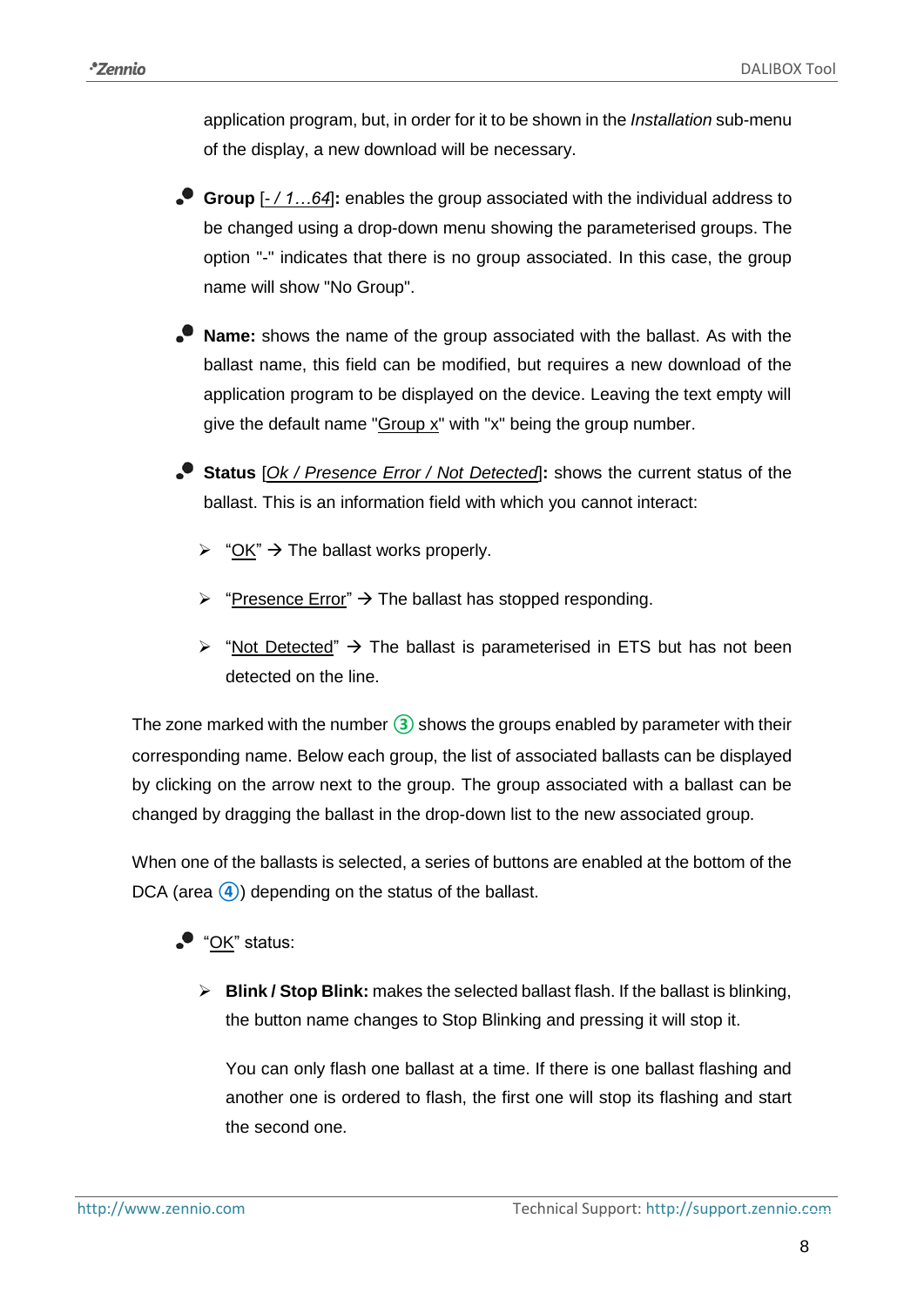- ➢ **Switch On / Switch Off:** same operation as blinking, but executing a permanent on/off.
- ➢ **Rest ECG:** same behavior as the **Reset All** button but applied only to the selected ballast.
- "Presence Error" or "Not Detected" status:
	- ➢ **Delete ECG:** removes the ballast from the DCA ballast table and line.

#### <span id="page-8-0"></span>**3.2 REGULATION CONTROL**

This tab displays all the groups set in the device *Parameters* tab in ETS.

|                         |                |                           | Commissioning Regulation Control Scenes   Emergency Control |                                    |            |          |                           |        |
|-------------------------|----------------|---------------------------|-------------------------------------------------------------|------------------------------------|------------|----------|---------------------------|--------|
|                         |                | <b>Get Current Values</b> | <b>Download Values</b>                                      |                                    |            |          |                           |        |
|                         | Group          | Name                      | <b>Control Type</b>                                         | <b>Regulation</b>                  | <b>RGB</b> | White    | <b>Colour Temperature</b> |        |
| $\overline{\mathsf{v}}$ |                | Group 1                   | Regulation                                                  | ٠<br>%<br>0<br>$\mathbf{v}$        |            |          |                           |        |
| $\overline{\mathsf{v}}$ | $\overline{2}$ | Group 2                   | RGB                                                         |                                    |            |          |                           |        |
| $\sqrt{3}$              |                | Group 3                   | <b>RGBW</b>                                                 |                                    |            | $\Omega$ |                           |        |
| ⊽                       | -4             | Group 4                   | Colour Temperature                                          | ÷<br>%<br>$\overline{\phantom{0}}$ |            |          | 3000                      | ÷<br>К |
|                         |                |                           |                                                             |                                    |            |          |                           |        |

**Figure 6.** Regulation Control

In the area marked with the number  $(1)$  there are 2 buttons:

**Get Current Values:** gets the current dimming values in the DALI line and updates the entire table.

**Download Values:** sends to the device the configured dimming values of all those groups that have the checkbox enabled.

**Note:** *In order for the read/write the regulation values, the absolute regulation and status objects must be enabled, linked and downloaded to the device. If any object in the available groups does not meet these requirements, the DCA will display an error message, allowing progress to be continued on the other groups or the action to be cancelled.*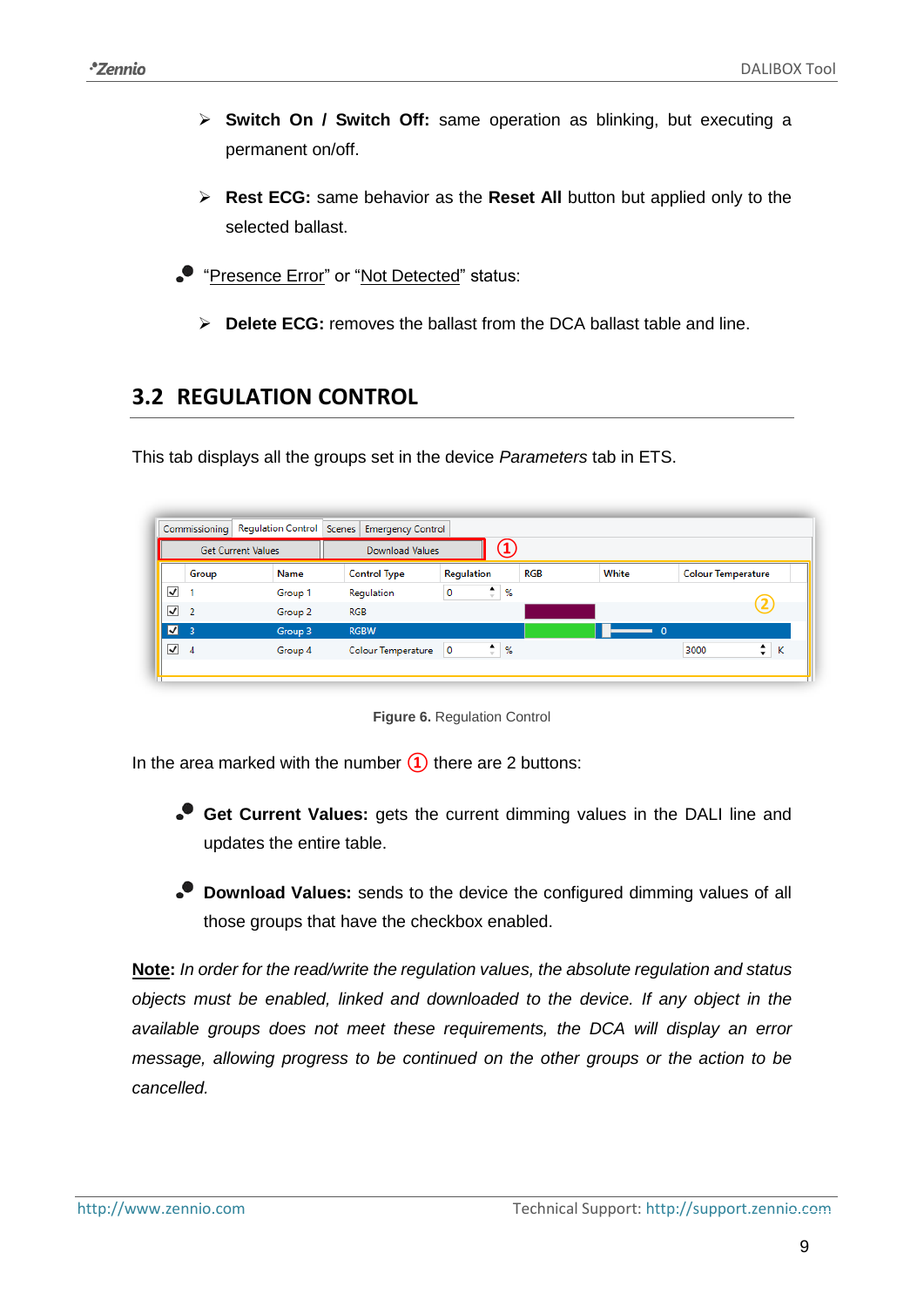

**Figure 7.** Object assignment error

In the area marked with number **②** the following columns are distinguished:

- **Checkbox** [*enabled/disabled*]: indicates whether the set value is to be downloaded.
- **Group:** indicates the group number. This field is for information only, and cannot be changed. The table will be ordered by the group number.
- **Name:** shows the parameterised name of the corresponding group number. As in the "Commissioning" tab (see sectio[n 3.1\)](#page-5-0), the name associated to the group by parameter can be modified from here, although a download will be necessary for the device to receive this name correctly.
- **Control Type** [*Regulation / RGB / RGBW / Colour Temperature*]: shows the type of colour control selected for each group. Changing the colour control type from this field will not be allowed to avoid configuration and parameterisation problems.
- **Dimming Values:** different columns to configure the regulation according to the parameterised control type.
	- ➢ **Regulation** [*0…100*][*%*]**:** selects an dimming value for parameterised groups without color control and/or with color temperature control.
	- ➢ **RGB:** shows a preview of the selected color, enabling its modification by clicking on that preview. At this point a tab will be displayed to select the new color.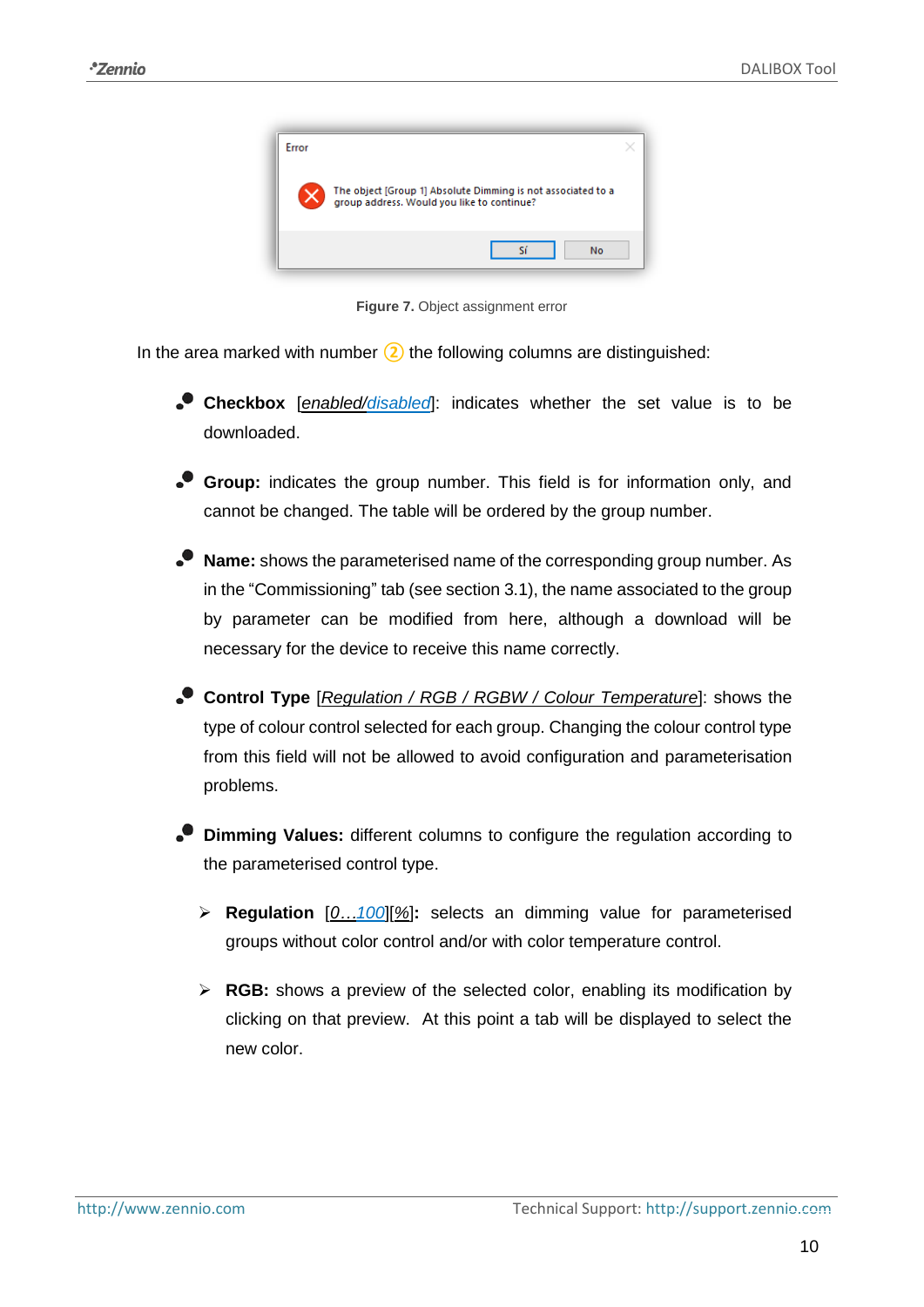| <b>H</b> RGB Picker | ×       |
|---------------------|---------|
|                     |         |
|                     |         |
| e                   | #000000 |
|                     |         |
|                     |         |
| R<br>G<br>B         | O       |

**Figure 8.** Selector RGB

This column will only appear in groups with RGB and RGBW control.

- ➢ **White** [*0…255*]: allows the control value for the additional white channel to be selected. Column available for groups with RGBW control.
- ➢ **Colour Temperature** [*1000…3000…20000*][*K*]: sets the color temperature. If a value outside the range is entered, the value will be corrected to the nearest permitted value. Column available for groups with colour temperature control.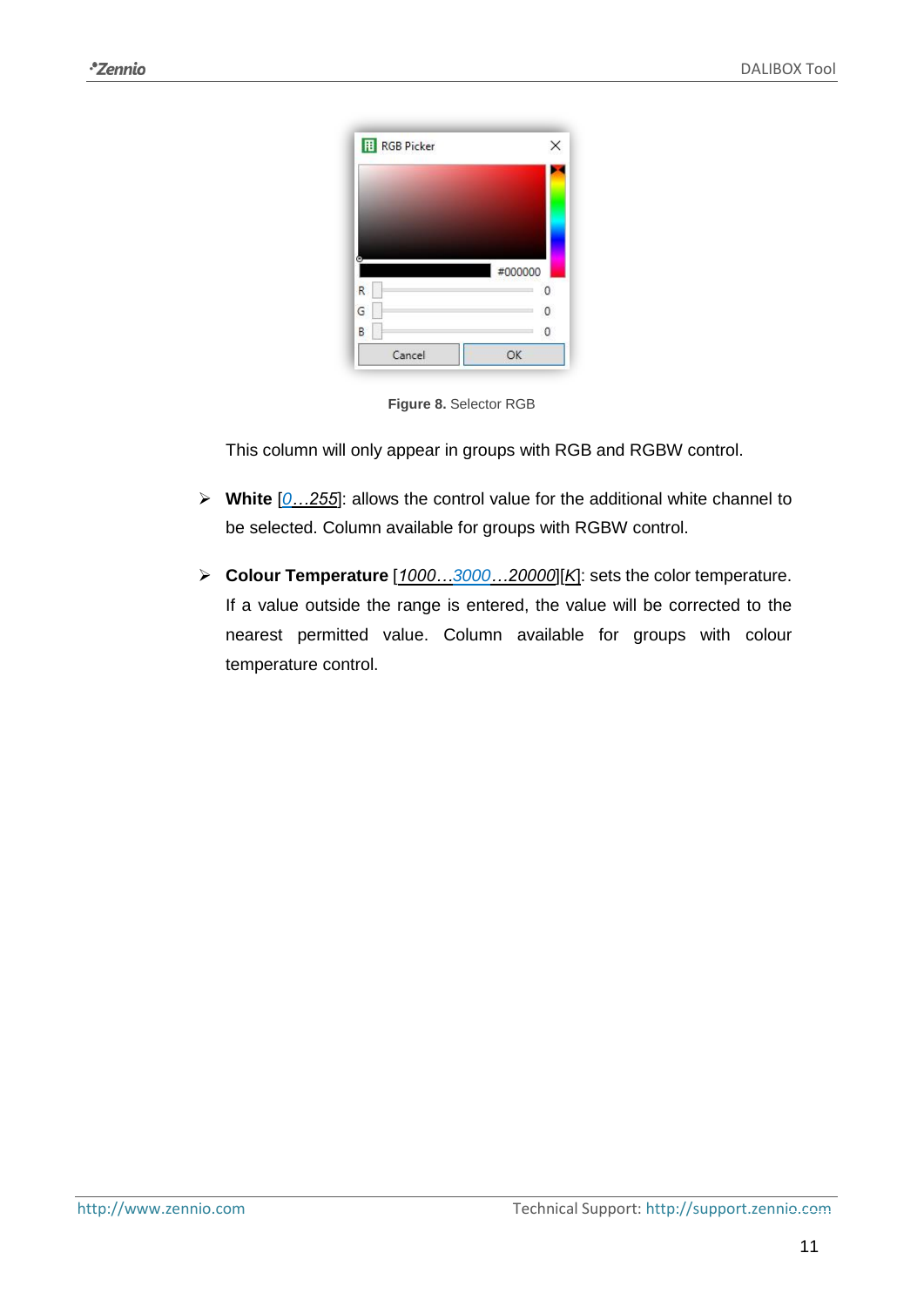#### <span id="page-11-0"></span>**3.3 SCENES**

This tab, only available when enabling the **Scenes** parameter in ETS, will enable the management of all the scenes set in the device. To avoid configuration problems, only scenes already configured, and with the groups already enabled for each scene in the parameterisation, can be modified.

| Commissioning  | Regulation Control Scenes | <b>Emergency Control</b> |                             |            |                                 |                           |
|----------------|---------------------------|--------------------------|-----------------------------|------------|---------------------------------|---------------------------|
| [1] Scene 1    | $\overline{\phantom{a}}$  | Import All               |                             |            | <b>Export All</b>               | 1                         |
| Group          | Name                      | <b>Control Type</b>      | Regulation                  | <b>RGB</b> | White                           | <b>Colour Temperature</b> |
| 1              | Group 1                   | Regulation               | $\hat{ }$ %<br>100          |            |                                 |                           |
| $\overline{2}$ | Group 2                   | <b>RGB</b>               |                             |            |                                 |                           |
| 3              | Group 3                   | <b>RGBW</b>              |                             |            | 255<br>$\overline{\phantom{a}}$ |                           |
| 4              | Group 4                   | Colour Temperature       | $\hat{\mathbb{I}}$ %<br>100 |            |                                 | $\div$ K<br>3000          |
|                |                           |                          |                             |            |                                 |                           |
|                |                           |                          | 3)                          |            |                                 |                           |
|                | <b>Import Scene</b>       | <b>Export Scene</b>      |                             |            | <b>Activate Scene</b>           | Save Scene                |

**Figure 9**. Scenes

In zone  $(1)$ , a scene selector and 2 general purpose buttons can be found:

- **Scene selector:** enables the scene from which to display information to be chosen. The selection is made from a drop-down menu in which only the parameterised scenes will be shown. The name shown for each scene includes the scene number in brackets and the parameterised name.
- **Import All:** communication is established with the device and the current information of the values of all the scenes is received. The values received will be applied directly in the setting.
- **Export All:** communication is established and all newly configured scene values are sent.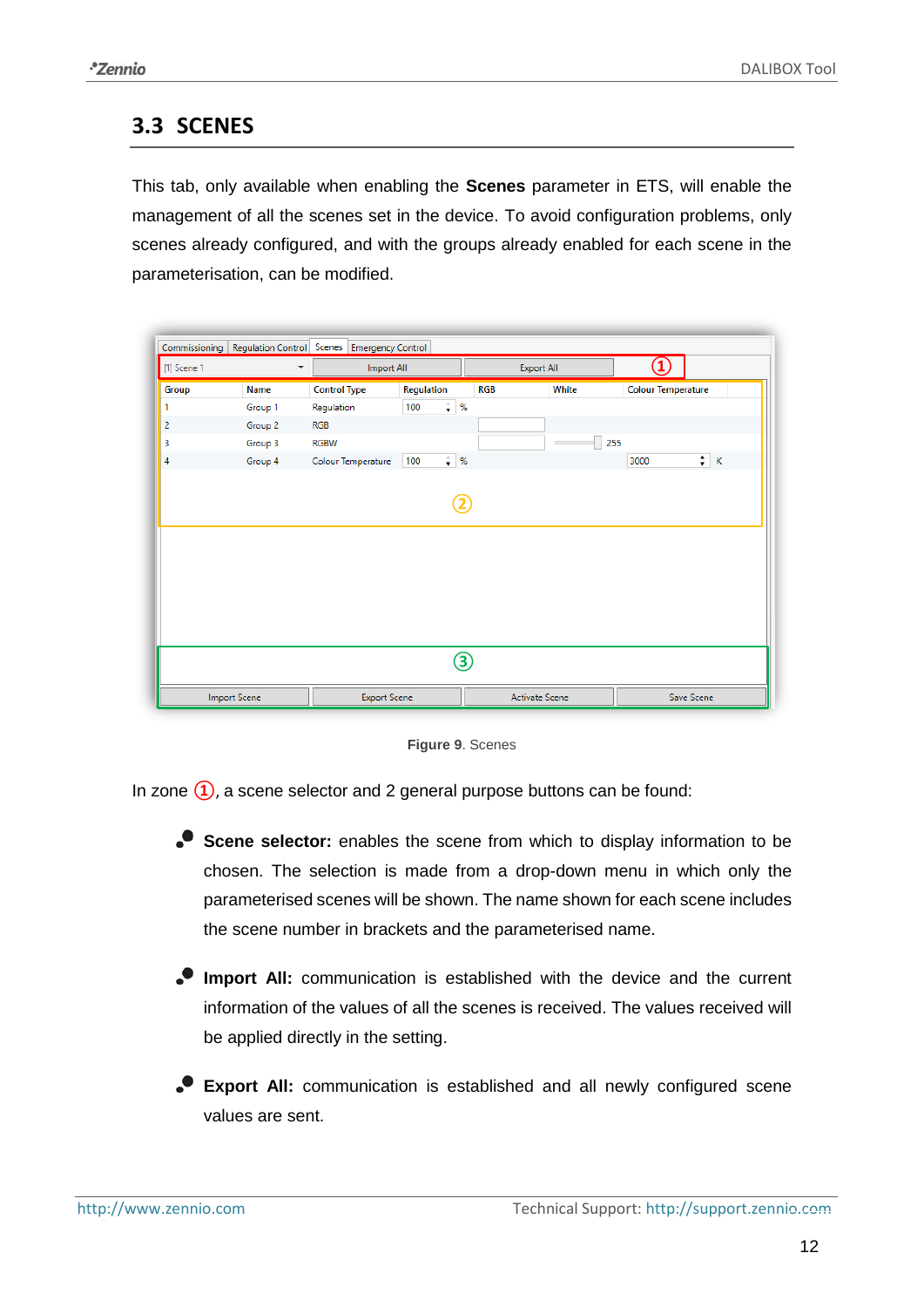In area marked with number **②** the current configuration of the choose scene is displayed. If the currently downloaded scene information has not been received, the values already set by parameter will be displayed. The included columns are the same as those shown from the "Regulation Control" tab (see section [3.2\)](#page-8-0).

At the bottom area (area **③**) the following buttons enable each scene to work individually.

- **Import Scene:** the functionality is the same as the **Import All** button, but applying it only to the selected scene.
- **Export Scene:** the functionality is the same as the **Export All** button, but applying it only to the selected scene.
- **Activate Scene:** runs the selected scene in the same way as the corresponding object on the device.
- **Save Scene:** saves the current status of the groups included in the scene. In this case, the DCA will automatically receive the new saved scene, thus avoiding any differences between the scene in the device and the DCA. This button is only displayed if Scene Learning is enabled.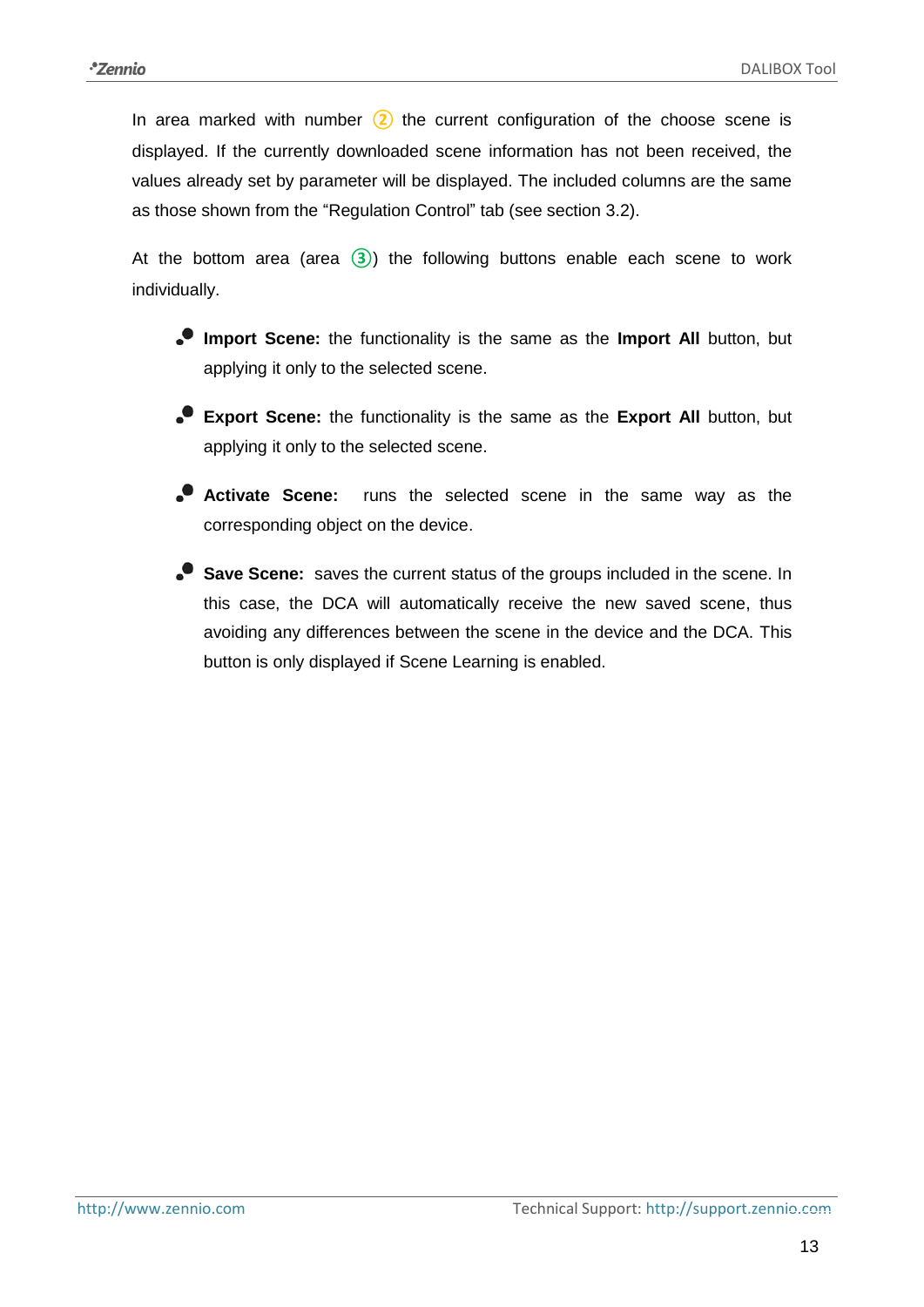### <span id="page-13-0"></span>**3.4 EMERGENCY CONTROL**

This tab is used to manage the emergency ballast functions of the device.

|                            | <b>Emergency Control</b><br>Commissioning   Regulation Control   Scenes |                                                         |                                                        |
|----------------------------|-------------------------------------------------------------------------|---------------------------------------------------------|--------------------------------------------------------|
| <b>Individual Adress</b>   | Name                                                                    | Mode                                                    | Unknown                                                |
| 9                          | <b>Emergency 1</b>                                                      | <b>Hardwired Switch Status</b>                          | Inactive                                               |
| 10 <sup>10</sup>           | <b>Emergency 2</b>                                                      | <b>Function Test Pending</b>                            | Unknown                                                |
| 11                         | Emergency 3                                                             | <b>Duration Test Pending</b>                            | Unknown                                                |
|                            |                                                                         | Partial Duration Test Pending                           | Unknown                                                |
|                            |                                                                         | <b>Converter Failure</b>                                | Unknown                                                |
|                            |                                                                         | <b>Last Function Test Execution</b>                     | Unknown                                                |
|                            |                                                                         | <b>Last Duration Test Execution</b>                     | Unknown                                                |
|                            |                                                                         | <b>Last Partial Duration Test Execution</b>             | Unknown                                                |
|                            |                                                                         | Start Method of Last Function Test                      | Unknown                                                |
|                            |                                                                         | Start Method of Last Duration Test                      | Unknown                                                |
|                            |                                                                         | Start Method of Last Partial Duration Test              | Unknown                                                |
|                            |                                                                         | <b>Last Duration Test Result</b>                        | 0 Minutes                                              |
|                            |                                                                         | <b>Last Partial Duration Test Result</b>                | Unknown                                                |
|                            |                                                                         |                                                         |                                                        |
|                            |                                                                         |                                                         |                                                        |
| <b>Start Function Test</b> | <b>Start Duration Test</b>                                              | <b>Start Partial Duration Test</b><br><b>Stop Tests</b> | <b>Get Converter Status</b><br><b>Get Test Results</b> |

**Figure 10. Emergency Control** 

The area **①** displays all the ballasts that have been parameterised as emergency ballasts from the ETS Parameters tab, including their individual address number and parameterised name. From this tab, name can be changed, but not individual addresses.

The table on the right (area **②**) shows the information on the status objects and test run for the selected ballast:

- Converter Status Information:
	- ➢ **Mode:** [*Unknown / Normal / Emergency, Extended emergency / Function Test in Progress/ Duration Test in Progress / Partial Duration Test in Progress*]**:** current operating mode.
	- ➢ **Hardwired Switch Status** [*Inactive / Active*]**:** indicates the status of the external switch to turn the lamp on and off in case the lamp has that functionality.
	- ➢ **Function Test Pending** [*Unknown / No / Test Pending*]: displays if there is any functionality test in the queue pending the ballast to perform the test.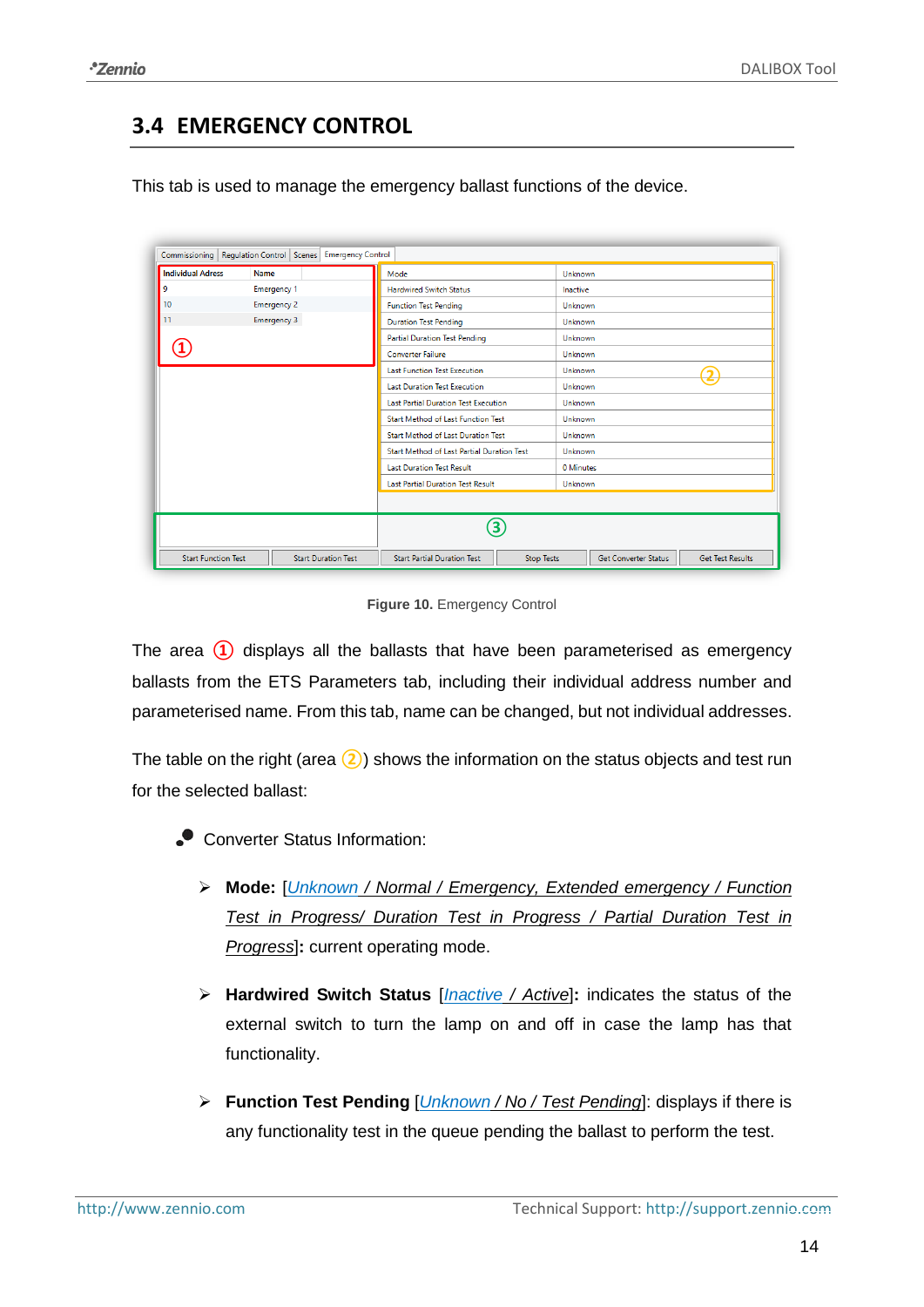- ➢ **Duration Test Pending** [*Unknown / No / Test Pending*]: same operation for the duration tests.
- ➢ **Partial Duration Test** [*Unknown / No / Test Pending*]: same operation for the partial duration tests.
- ➢ **Converter failure** [*Unknown / No / Failure Detected*]: displays if there are specific failures for emergency ballasts.
- **Information of test results:** 
	- ➢ **Last Function Test Execution** [*Unknown / Passed in Time / Passed with delay exceeded / Failed in Time / Failed with delay exceeded / Stopped by Object*].
	- ➢ **Last Duration Test Execution** [*Unknown / Passed in Time / Passed with delay exceeded / Failed in Time / Failed with delay exceeded / Stopped by Object*].
	- ➢ **Last Partial Duration Test Execution** [*Unknown / Passed in Time / Passed*  with delay exceeded / Failed in Time / Failed with delay exceeded / Stopped *by Object*].
	- ➢ **Start Method of Last Function Test** [*Unknown / Automatic / By Object*]: shows the method by which the last test was executed.
	- ➢ **Start Method of Last Duration Test** [*Unknown / Automatic / By Object*]: shows the method by which the last test was executed.
	- ➢ **Start Method of Last Partial Duration Test** [*Unknown / Automatic / By Object*]: shows the method by which the last test was executed.
	- ➢ **Last Duration Test Result** [*0…510 Minutes*]**:** displays the time that the last successful duration test was performed.
	- ➢ **Last Partial Duration Test Result** [*Unknown / 0…100%*]**:** displays the percentage of battery life remaining after the last partial duration test. If no such test has been successfully completed, the text "Unknown" will be displayed.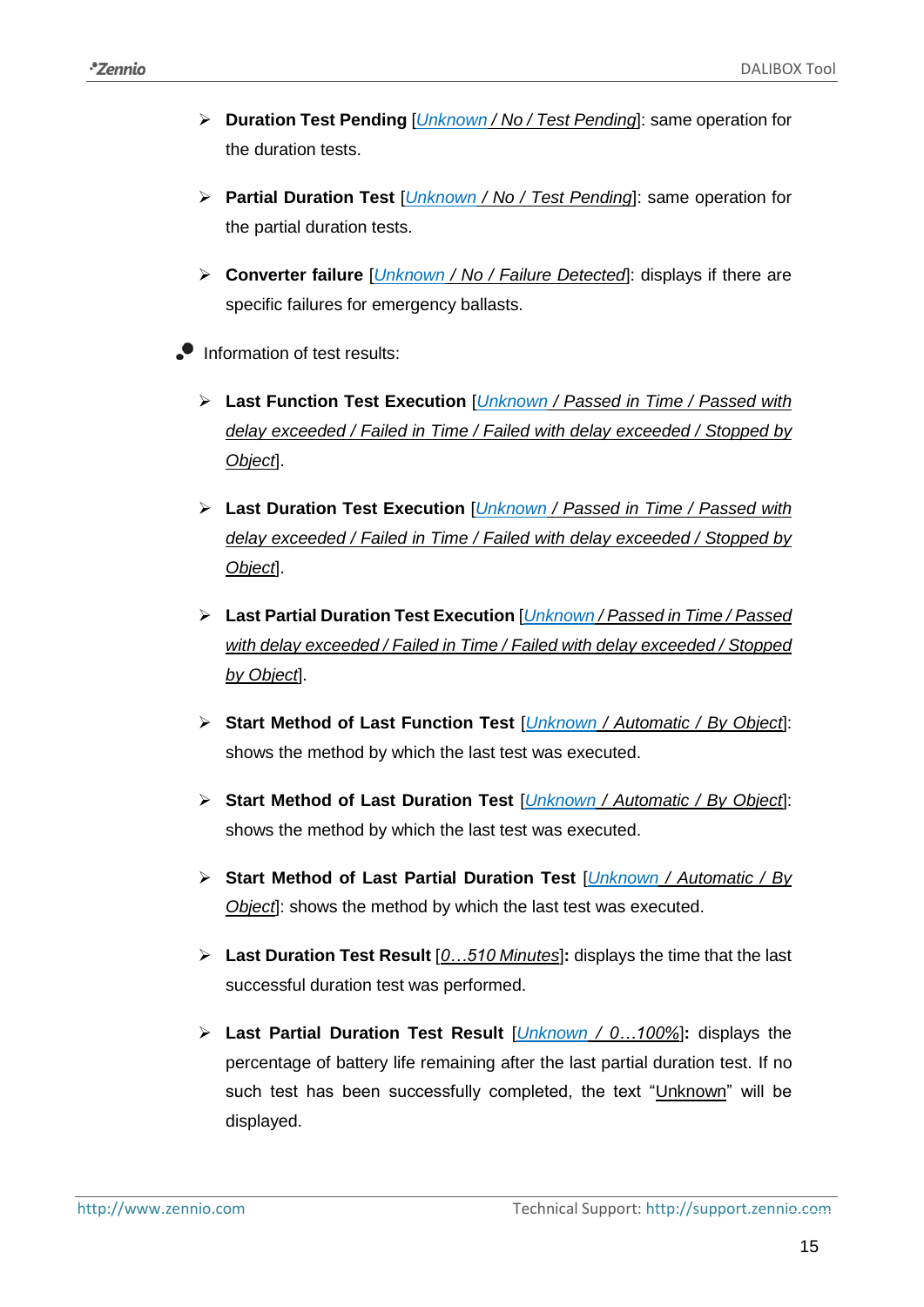In the bottom area (zone **③**), the following buttons are displayed in addition to the selection of a ballast:

- **Start Function Test:** starts (or queues if the ballast prevents it) a functionality test.
- **Start Duration Test:** same operation as above, but for a Duration Test.
- **Start Partial Duration Test:** starts or queues a partial duration test. Due to the fact that this type of test is parameterisable, if it is executed, but the ETS parameter **Partial Duration Test Duration** has been configured with value "0", a pop-up will appear indicating that the test is disabled by parameter and it will not be executed.
- .º **Stop Tests: stops all the ballast tests in progress.**
- **Get Converter Status:** receives the status of the converter per object and then displays it in the corresponding section of the zone **②**.
- **Get Test Result:** receives by object the latest test results and displays them in the corresponding section of the area **②**.